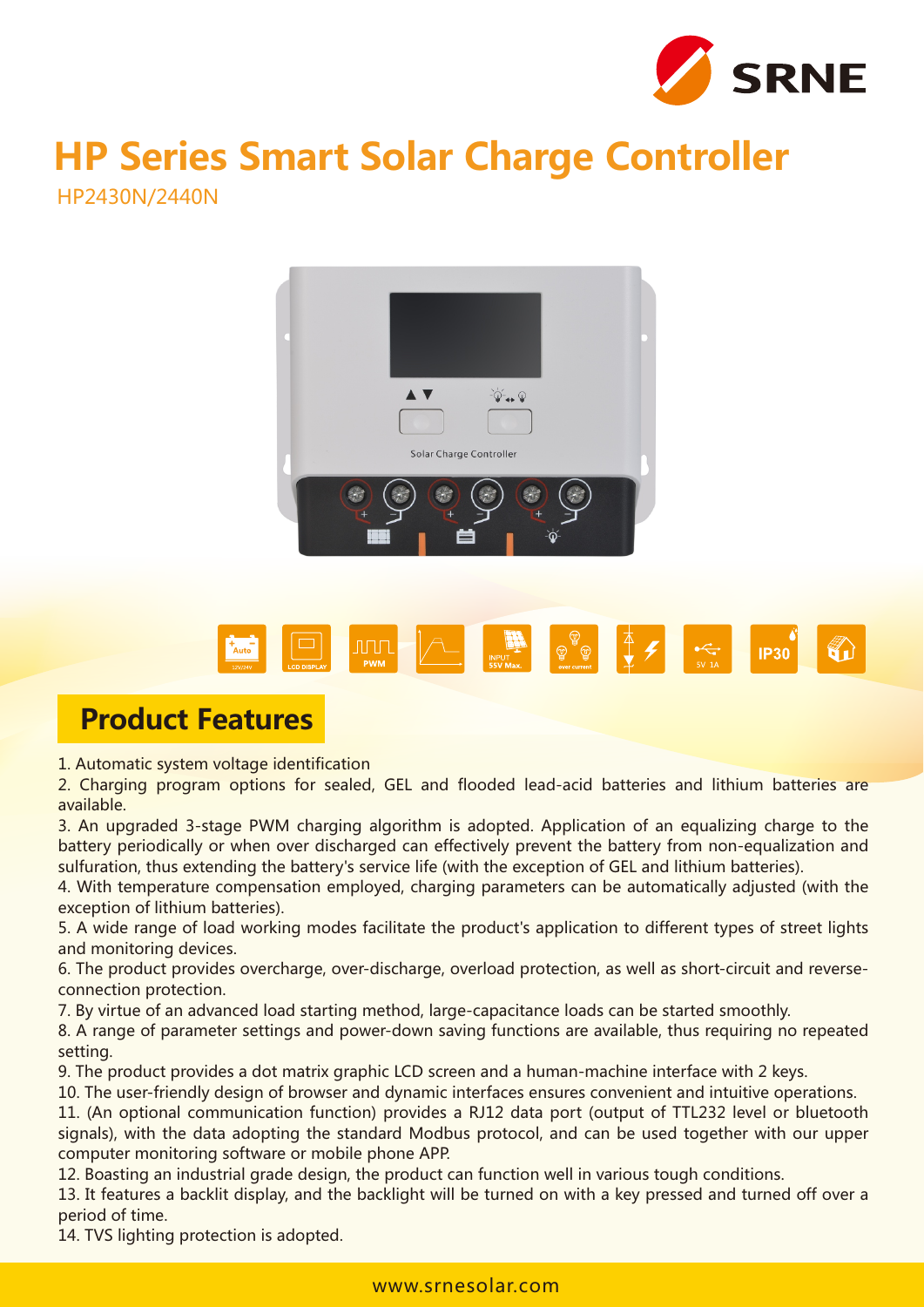

# **Product Detail**

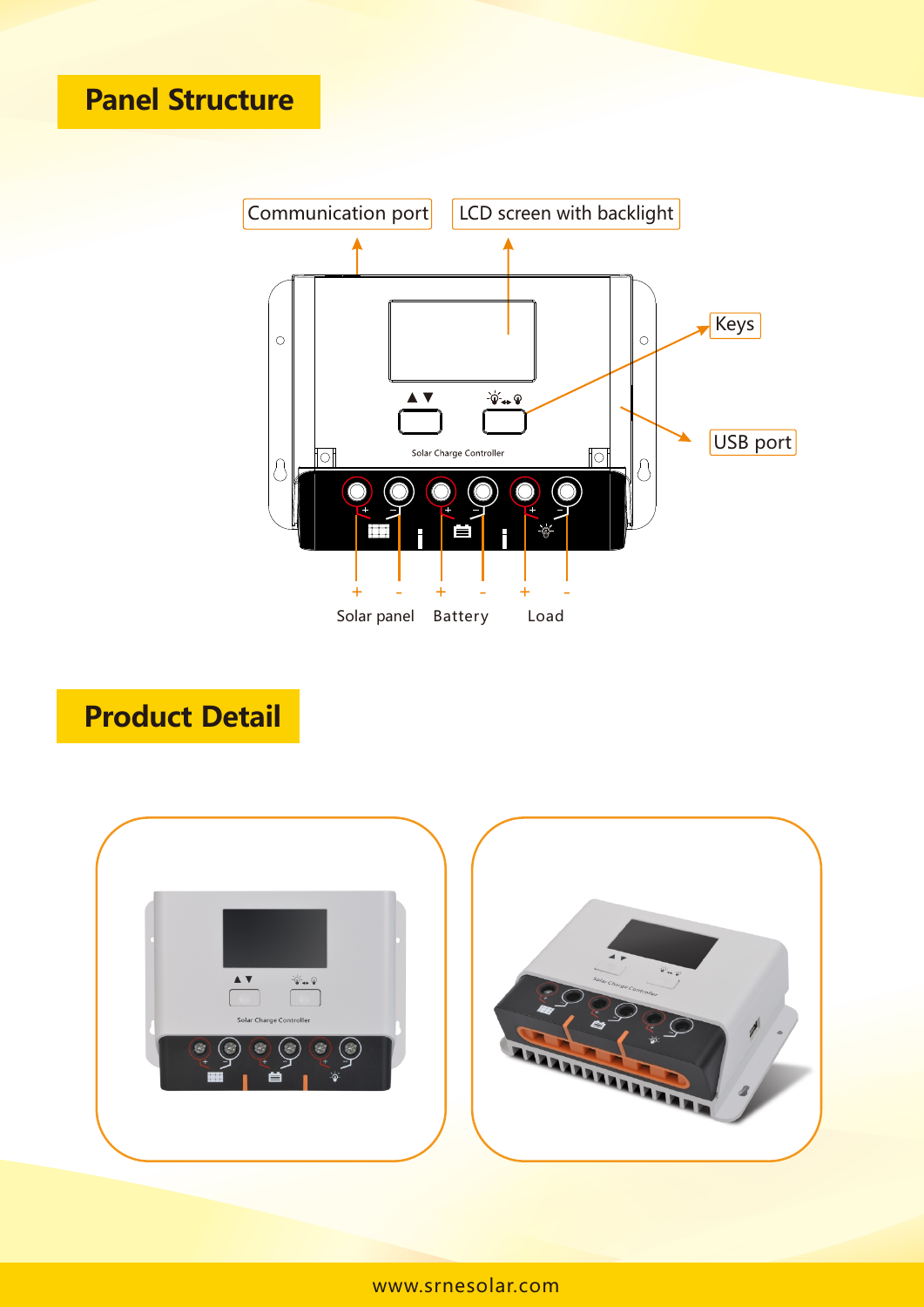## **Installation Instructions and Precautions**

#### **1. The controller shall be installed securely, and its dimensions are as follows:**

HP2430N/2440N External dimensions: 166.0×118.2×52.6(mm) Installation dimensions: 156×57.5 (mm)

#### **2. Installation hole diameter: 3.5 (mm)**





## **State Indicators**

| <b>LCD Icon</b> | <b>Indicated Object</b> | <b>State</b>            | <b>Meaning</b>                       |  |  |
|-----------------|-------------------------|-------------------------|--------------------------------------|--|--|
| 崇               | Day recognition         | Steady on               | Day time                             |  |  |
|                 | Night recognition       | Steady on<br>Night time |                                      |  |  |
|                 | Solar panel             | Steady on               | Solar panel indication               |  |  |
| <b>BOOST</b>    |                         | Steady on               | Boost charging                       |  |  |
| <b>FLOAT</b>    | Charging state          | Steady on               | Floating charging                    |  |  |
| <b>EQUATIZE</b> |                         | Steady on               | Equalizing charging                  |  |  |
|                 | <b>Battery</b>          | Quick flashing          | Battery overvoltage                  |  |  |
|                 |                         | Slow flashing           | Battery over discharge               |  |  |
|                 |                         | 4 dashes                | 100%                                 |  |  |
|                 |                         | 3 dashes                | 75%                                  |  |  |
|                 | <b>Battery SOC</b>      | 2 dashes                | 50%                                  |  |  |
|                 |                         | 1 dash                  | 25%                                  |  |  |
|                 |                         | 0 dash                  | 0%                                   |  |  |
| $\phi$          |                         | Steady on               | Load turned on                       |  |  |
| $\mathbb Q$     | Load                    | Steady on               | Load turned off                      |  |  |
| $\mathbb Q$     |                         | <b>Quick flashing</b>   | Overload or short-circuit protection |  |  |